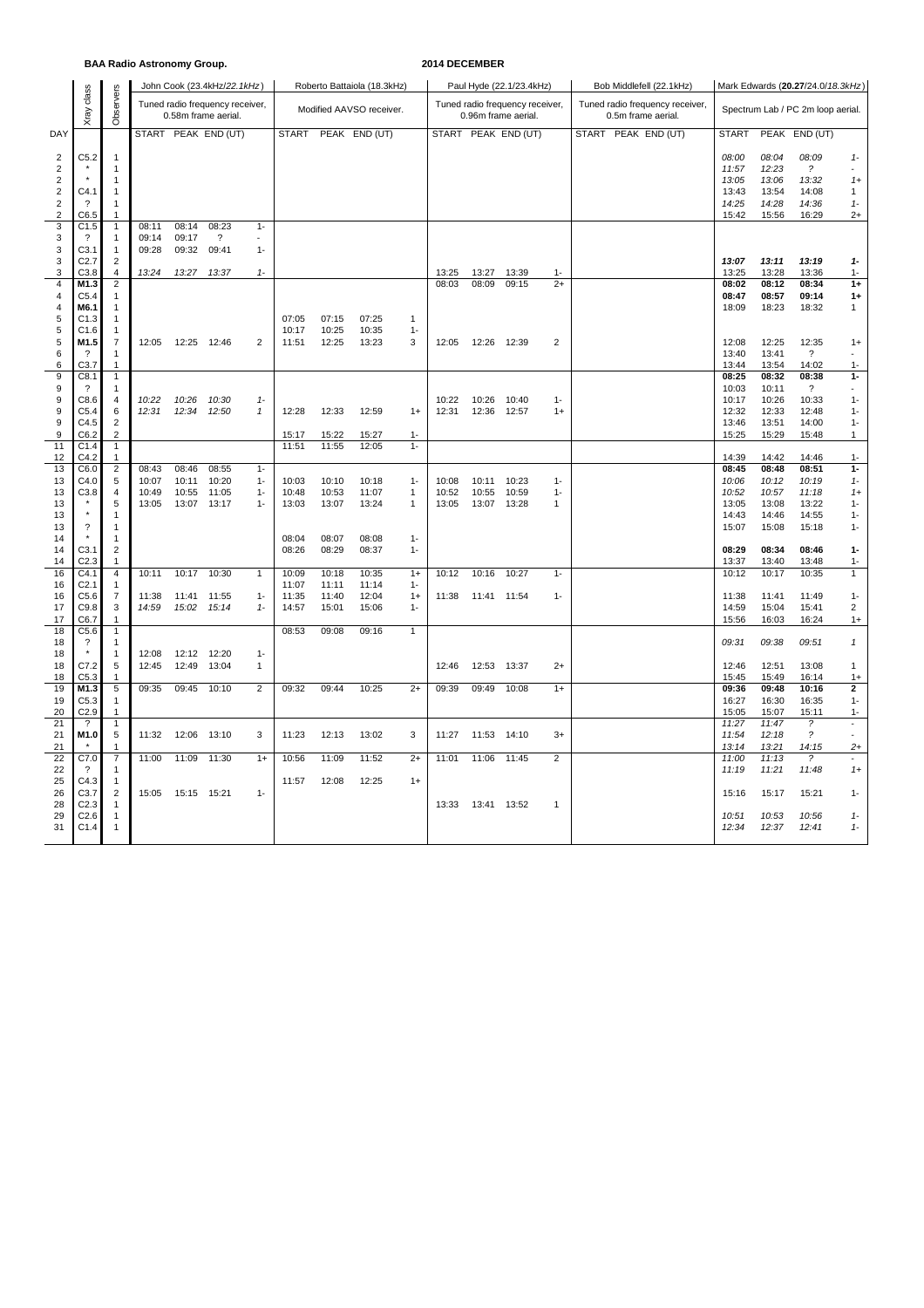| <b>BAA Radio Astronomy Group.</b> |  |  |  |
|-----------------------------------|--|--|--|
|-----------------------------------|--|--|--|

**BAA Radio Astronomy Group. 2014 DECEMBER**

|                                       |                                     |                     |                                                | Colin Clements (23.4kHz/22.1kHz) |                |                |                                                   | Steve Parkinson (Various) |                |       |                                                       | John Elliott (18.3kHz) |                |  | John Wardle (19.6/23.4kHz)                                             | Richard Kaye (Various) |  |  |  |  |  |
|---------------------------------------|-------------------------------------|---------------------|------------------------------------------------|----------------------------------|----------------|----------------|---------------------------------------------------|---------------------------|----------------|-------|-------------------------------------------------------|------------------------|----------------|--|------------------------------------------------------------------------|------------------------|--|--|--|--|--|
|                                       |                                     |                     | AAVSO receiver, 0.76m screened<br>loop aerial. |                                  |                |                | Tuned radio frequency receiver,<br>frame aerials. |                           |                |       | Tuned radio frequency receiver,<br>0.5m frame aerial. |                        |                |  | PC soundcard, 0.7m frame aerial. Pre-amplifier + PC software receiver. |                        |  |  |  |  |  |
| DAY                                   |                                     |                     |                                                | START PEAK END (UT)              |                |                |                                                   | START PEAK END (UT)       |                |       |                                                       | START PEAK END (UT)    |                |  | START PEAK END (UT)                                                    | START PEAK END (UT)    |  |  |  |  |  |
| $\overline{2}$                        | C5.2                                |                     |                                                |                                  |                |                |                                                   |                           |                |       |                                                       |                        |                |  |                                                                        |                        |  |  |  |  |  |
| $\sqrt{2}$<br>$\boldsymbol{2}$        | $\star$                             |                     |                                                |                                  |                |                |                                                   |                           |                |       |                                                       |                        |                |  |                                                                        |                        |  |  |  |  |  |
| $\boldsymbol{2}$                      | C4.1                                |                     |                                                |                                  |                |                |                                                   |                           |                |       |                                                       |                        |                |  |                                                                        |                        |  |  |  |  |  |
| $\begin{array}{c} 2 \\ 2 \end{array}$ | $\overline{?}$<br>C6.5              |                     |                                                |                                  |                |                |                                                   |                           |                |       |                                                       |                        |                |  |                                                                        |                        |  |  |  |  |  |
| $\overline{3}$                        | C1.5                                |                     |                                                |                                  |                |                |                                                   |                           |                |       |                                                       |                        |                |  |                                                                        |                        |  |  |  |  |  |
| $\ensuremath{\mathsf{3}}$             | $\overline{\mathcal{L}}$<br>C3.1    |                     |                                                |                                  |                |                |                                                   |                           |                |       |                                                       |                        |                |  |                                                                        |                        |  |  |  |  |  |
| $\begin{array}{c} 3 \\ 3 \end{array}$ | C2.7                                | 13:02  13:08  13:21 |                                                |                                  | $\mathbf{1}$   |                |                                                   |                           |                |       |                                                       |                        |                |  |                                                                        |                        |  |  |  |  |  |
| 3<br>$\overline{4}$                   | C3.8<br>M1.3                        | 13:21               | 13:27 13:59                                    |                                  | $\overline{2}$ |                |                                                   |                           |                |       |                                                       |                        |                |  |                                                                        |                        |  |  |  |  |  |
| $\overline{4}$                        | C5.4                                |                     |                                                |                                  |                |                |                                                   |                           |                |       |                                                       |                        |                |  |                                                                        |                        |  |  |  |  |  |
| $\sqrt{4}$<br>$\,$ 5 $\,$             | M6.1<br>C1.3                        |                     |                                                |                                  |                |                |                                                   |                           |                |       |                                                       |                        |                |  |                                                                        |                        |  |  |  |  |  |
| $\sqrt{5}$                            | C1.6                                |                     |                                                |                                  |                |                |                                                   |                           |                |       |                                                       |                        |                |  |                                                                        |                        |  |  |  |  |  |
| $\begin{array}{c} 5 \\ 6 \end{array}$ | M1.5<br>$\overline{?}$              | 12:02               | 12:24 12:47                                    |                                  | $\overline{c}$ | 12:07          | 12:25                                             | 12:54                     | $2+$           | 12:05 | 12:28 12:45                                           |                        | $\overline{2}$ |  |                                                                        |                        |  |  |  |  |  |
| 6                                     | C3.7                                |                     |                                                |                                  |                |                |                                                   |                           |                |       |                                                       |                        |                |  |                                                                        |                        |  |  |  |  |  |
| $\boldsymbol{9}$<br>$\boldsymbol{9}$  | C8.1<br>$\overline{?}$              |                     |                                                |                                  |                |                |                                                   |                           |                |       |                                                       |                        |                |  |                                                                        |                        |  |  |  |  |  |
| 9<br>9                                | C8.6<br>C5.4                        |                     |                                                |                                  |                | 10:21          | 10:25                                             | 10:35                     | $1 -$          |       |                                                       |                        |                |  |                                                                        |                        |  |  |  |  |  |
| 9                                     | C4.5                                | 12:31  12:33  12:40 |                                                |                                  | $1 -$          | 12:31<br>13:46 | 12:35<br>13:50                                    | 12:47<br>13:56            | $1 -$<br>$1 -$ |       |                                                       |                        |                |  |                                                                        |                        |  |  |  |  |  |
| $\boldsymbol{9}$<br>11                | C6.2<br>C1.4                        |                     |                                                |                                  |                |                |                                                   |                           |                |       |                                                       |                        |                |  |                                                                        |                        |  |  |  |  |  |
| 12                                    | C4.2                                |                     |                                                |                                  |                |                |                                                   |                           |                |       |                                                       |                        |                |  |                                                                        |                        |  |  |  |  |  |
| 13<br>13                              | C6.0<br>C4.0                        |                     |                                                |                                  |                | 10:07          | 10:12                                             | 10:20                     | $1 -$          |       |                                                       |                        |                |  |                                                                        |                        |  |  |  |  |  |
| 13                                    | C3.8                                |                     |                                                |                                  |                |                |                                                   |                           |                |       |                                                       |                        |                |  |                                                                        |                        |  |  |  |  |  |
| 13<br>13                              | $^\star$<br>$^\star$                |                     |                                                |                                  |                | 13:05          | 13:10                                             | 13:30                     | 1              |       |                                                       |                        |                |  |                                                                        |                        |  |  |  |  |  |
| 13                                    | $\overline{\mathcal{L}}$            |                     |                                                |                                  |                |                |                                                   |                           |                |       |                                                       |                        |                |  |                                                                        |                        |  |  |  |  |  |
| 14<br>14                              | C3.1                                |                     |                                                |                                  |                |                |                                                   |                           |                |       |                                                       |                        |                |  |                                                                        |                        |  |  |  |  |  |
| 14                                    | C <sub>2.3</sub>                    |                     |                                                |                                  |                |                |                                                   |                           |                |       |                                                       |                        |                |  |                                                                        |                        |  |  |  |  |  |
| 16<br>16                              | C4.1<br>C <sub>2.1</sub>            |                     |                                                |                                  |                |                |                                                   |                           |                |       |                                                       |                        |                |  |                                                                        |                        |  |  |  |  |  |
| 16                                    | C5.6                                | 11:37  11:42  11:57 |                                                |                                  | $\mathbf{1}$   | 11:38          | 11:41                                             | 11:50                     | $1 -$          | 11:40 | 11:44 12:00                                           |                        | $\mathbf{1}$   |  |                                                                        |                        |  |  |  |  |  |
| 17<br>17                              | C9.8<br>C6.7                        |                     |                                                |                                  |                |                |                                                   |                           |                |       |                                                       |                        |                |  |                                                                        |                        |  |  |  |  |  |
| 18                                    | C5.6                                |                     |                                                |                                  |                |                |                                                   |                           |                |       |                                                       |                        |                |  |                                                                        |                        |  |  |  |  |  |
| 18<br>18                              | $\overline{\mathcal{L}}$<br>$\star$ |                     |                                                |                                  |                |                |                                                   |                           |                |       |                                                       |                        |                |  |                                                                        |                        |  |  |  |  |  |
| 18<br>18                              | C7.2<br>C5.3                        | 12:44  12:53  13:01 |                                                |                                  | $1 -$          | 12:46          | 12:53                                             | 13:17                     | $1+$           |       |                                                       |                        |                |  |                                                                        |                        |  |  |  |  |  |
| 19                                    | M1.3                                |                     |                                                |                                  |                | 09:34          | 09:37                                             | 09:49                     | $1 -$          |       |                                                       |                        |                |  |                                                                        |                        |  |  |  |  |  |
| 19<br>20                              | C5.3<br>C2.9                        |                     |                                                |                                  |                |                |                                                   |                           |                |       |                                                       |                        |                |  |                                                                        |                        |  |  |  |  |  |
| 21                                    | $\overline{\mathcal{L}}$            |                     |                                                |                                  |                |                |                                                   |                           |                |       |                                                       |                        |                |  |                                                                        |                        |  |  |  |  |  |
| 21<br>21                              | M1.0<br>$\star$                     |                     |                                                |                                  |                | 11:34          | 12:09                                             | 12:46                     | $2+$           |       |                                                       |                        |                |  |                                                                        |                        |  |  |  |  |  |
| 22                                    | C7.0                                | 10:59               | 11:09 12:51                                    |                                  | 3              | 11:01          | 11:10                                             | 11:30                     | $1+$           | 11:00 | 11:14 11:45                                           |                        | $\overline{2}$ |  |                                                                        |                        |  |  |  |  |  |
| 22<br>25                              | $\cdot$ ?<br>C4.3                   |                     |                                                |                                  |                |                |                                                   |                           |                |       |                                                       |                        |                |  |                                                                        |                        |  |  |  |  |  |
| 26                                    | C3.7                                |                     |                                                |                                  |                |                |                                                   |                           |                |       |                                                       |                        |                |  |                                                                        |                        |  |  |  |  |  |
| 28<br>29                              | C <sub>2.3</sub><br>C2.6            |                     |                                                |                                  |                |                |                                                   |                           |                |       |                                                       |                        |                |  |                                                                        |                        |  |  |  |  |  |
| 31                                    | C1.4                                |                     |                                                |                                  |                |                |                                                   |                           |                |       |                                                       |                        |                |  |                                                                        |                        |  |  |  |  |  |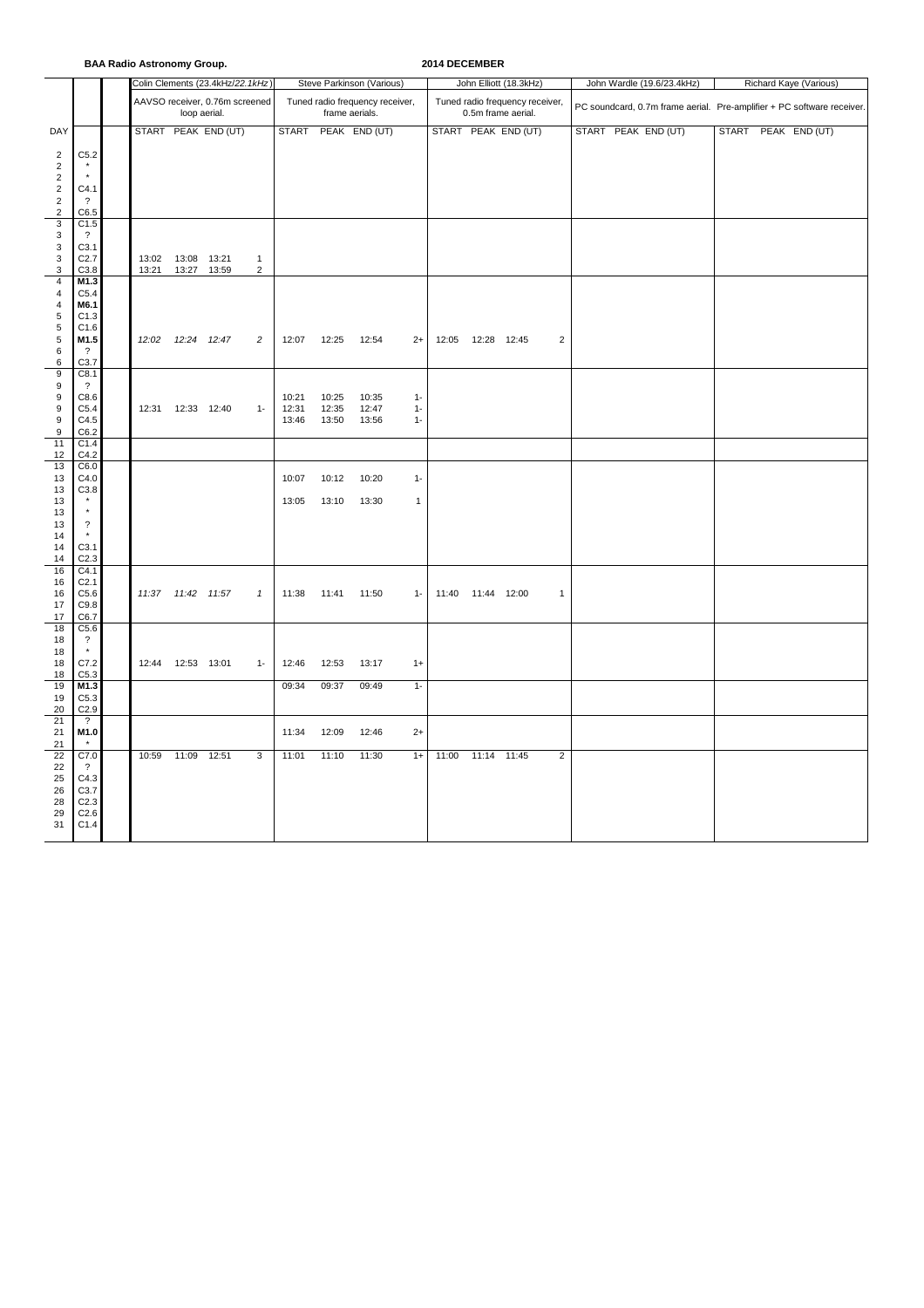# **VLF flare activity 2005/14.**

 $\blacksquare$  C  $\blacksquare$  M  $\blacksquare$   $\blacksquare$  X  $\blacksquare$  Relative sunspot number

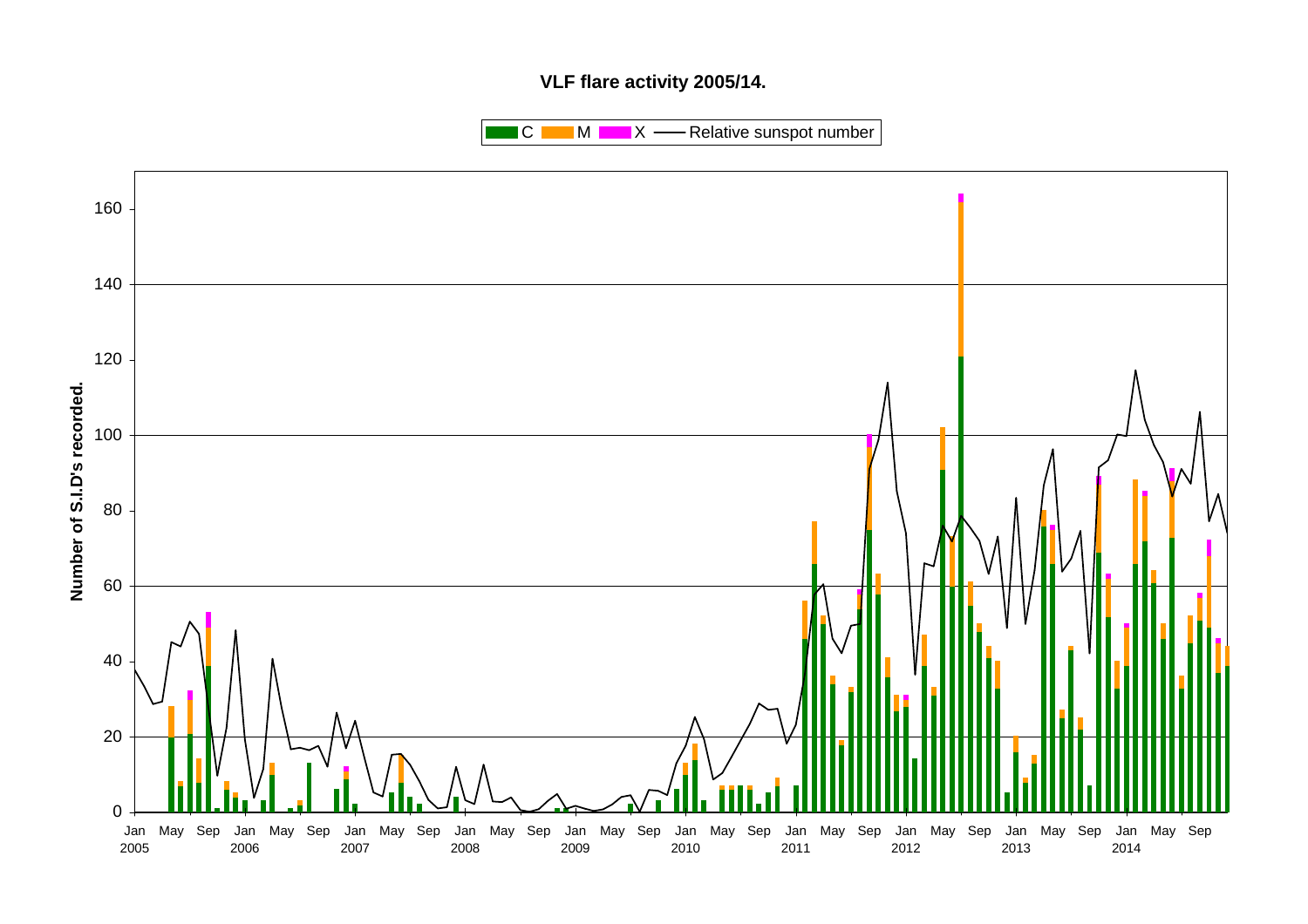## BAA Radio Astronomy Group. 2014 DECEMBER.

Strong oscillations were once again a feature this month. My own 23.4kHz recordings were disturbed on most days, particularly in the last two weeks. Mark Edwards reported similar effects at 22.1 and 19.6kHz, with 23.4kHz also affected at times. The normal diurnal curve was badly distorted on several occasions, altogether making SIDs quite difficult to find and measure. The SID count is down again on the October peak. Although old active region AR 12192/12209 did reappear in December, it was much smaller and decayed rapidly without much further flare activity.



This chart from Mark Edwards in Coventry shows oscillations all day on the 19th. The M1.3 flare is only really clear at 18.3 and 21.75kHz.



This is my own recording from  $17<sup>th</sup>$  &  $18<sup>th</sup>$  December showing a marked distortion of the normal diurnal curve. Starting at a very high level the signal strength faded away after 11UT, only rising again at sunset. On the 18<sup>th</sup> the signal emerged from its morning break at a very low level, rising through the morning. It remained steady after 10:30UT, interrupted by the C7.2 flare at 12:50. There does not seem to be any reason for this in the X-ray data.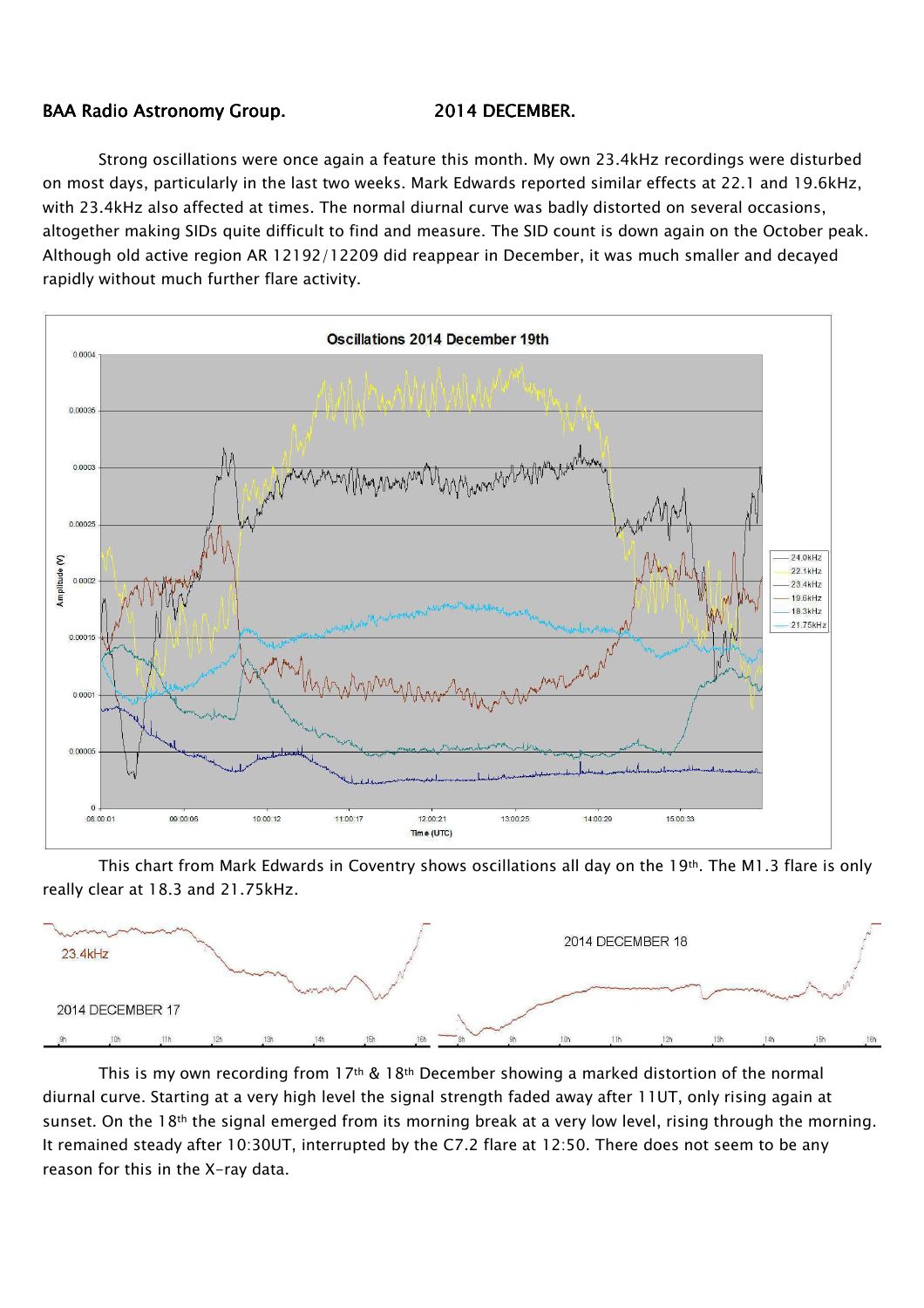Oscillations were so strong with Colin Clements on the 22<sup>nd</sup> that the SID from the C7.0 flare at 11:09 was well hidden:



22.1kHz is red, 23.4kHz is blue. The sharp rise starting at 10:59 marks the SID. Roberto Battaiola in Milan suffers much less from these disturbances, and has a nice clean recording from the 16<sup>th</sup>, including a C2.1 flare:



The signal path at 18.3kHz is to the north east from Milan, with a mid point in south eastern France.

The M1.0 flare on the  $21$ <sup>st</sup> was very slow, lasting about three hours. It also had several minor peaks leading to multiple SIDs. X-ray data for the 13th is incomplete due to a problem with GOES15 communications. The sun remained fairly quiet over the holiday period, with just a C4.3 on the 25<sup>th</sup>. There were a few small SIDs in the last week of the year, although the SWPC bulletin does show a large number of minor visual flares without X-ray magnitudes on the 29th, 30th and 31st .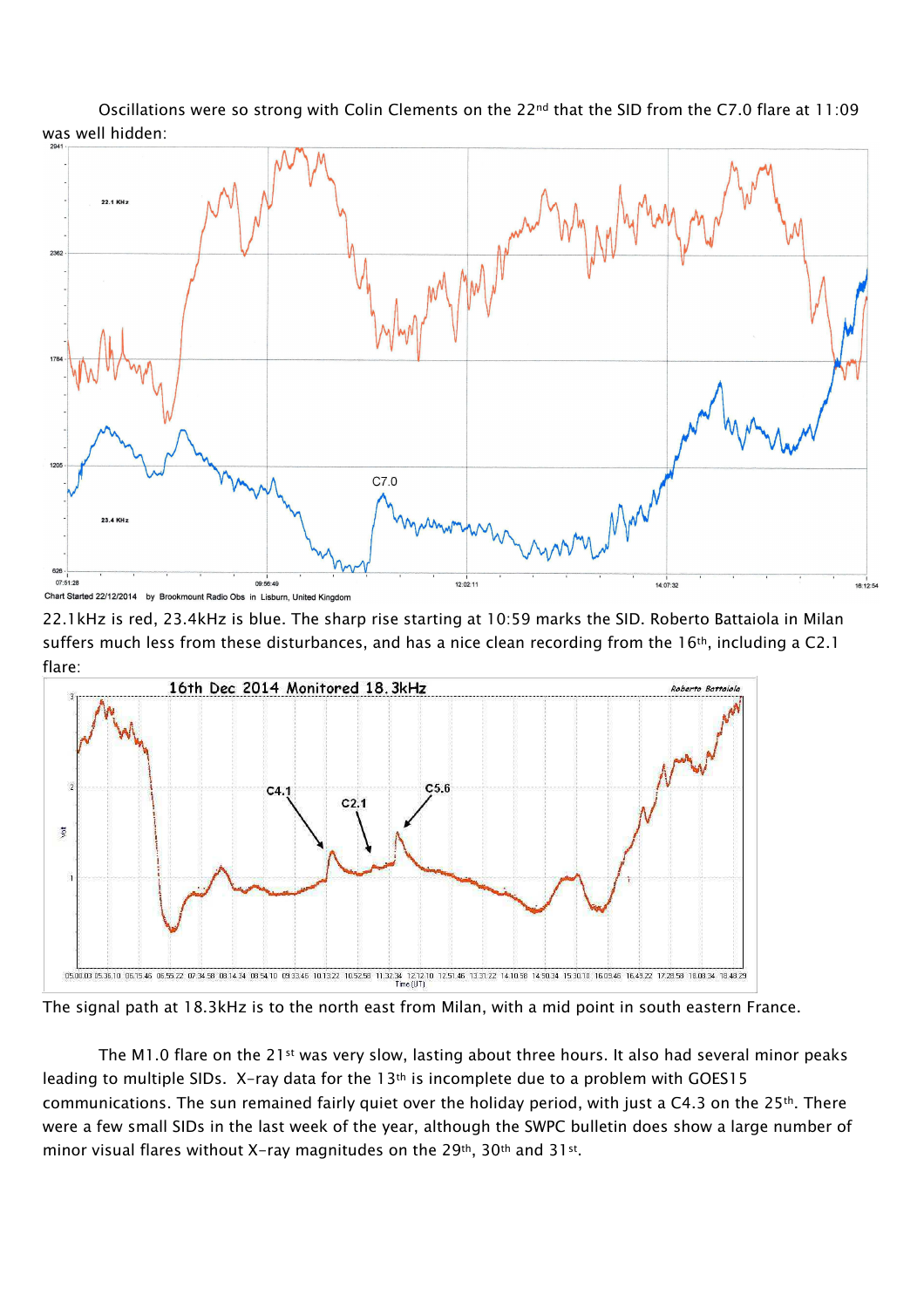# MAGNETIC OBSERVATIONS.

The Bartels diagram shows a high level of magnetic activity in December. The active period on the 4th. appears to be due to CHHSS effects that produced some rapid variations in my magnetometer from 15:00UT lasting just over three hours. A large southern polar coronal hole caused an all-day disturbance on the 7<sup>th</sup>, shown in the recording by Roger Blackwell:



CMEs were associated with several M-class flares that occurred over  $17$ <sup>th-20th</sup>, all timed during our night. Two distinct SSCs were recorded, the first by Colin Clements at 19:11 on the 21st. The disturbance lasted into the 22nd, as shown in his recording:



The second was timed at 11:15UT in my own recording, with a shift of about 21nT. As can be seen, there was very little subsequent disturbance on this occasion:



It is not entirely clear which CME produced which SSC, and we do not have any of the flares recorded as SIDs. Assuming an M6.9 flare at 21:58 on the 18<sup>th</sup> was responsible for the second SSC gives a transit time of just over 109 hours. This SSC was also noted by Gonzalo Vargas in Bolivia, who also recorded further disturbance until 18:10UT.

Magnetic observations received from Colin Clements, Gonzalo Vargas, Roger Blackwell and John Cook.